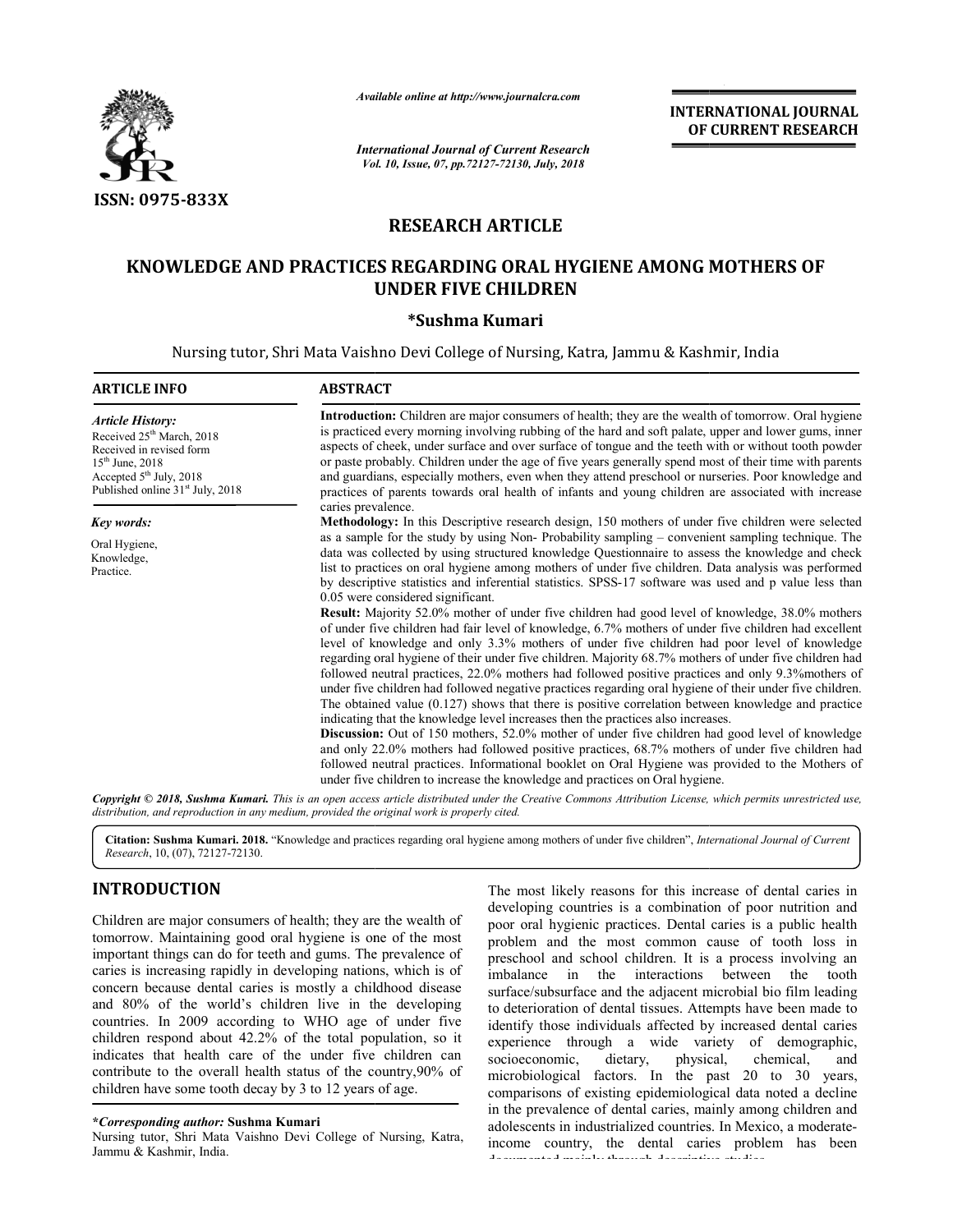Oral health is concerned not only with the teeth, but also the whole mouth and its surrounding structures. It enables an individual to eat, speak and socialize without active disease, discomfort or embarrassment and contributes to general well being" and the individuals' quality of life". Oral health means more than good teeth; it is integral to general health and essential for well-being. It implies being free of chronic oralfacial pain, oral and pharyngeal (throat ) cancer, oral tissue lesions, birth defects such as cleft lip and palate, and other diseases and the disorders that affects the oral, dental and craniofacial tissues, collectively known as the craniofacial complex.

# **MATERIAL AND METHODS**

A Quantitative research approach was adopted for the study. A descriptive research design was utilized to achieve the objectives of the study. The study was conducted in selected rural villages of Mohali that were Daun and Badhmajra. Researcher's familiarity with setting and availability of required sample were also considered while selecting the study group.The target population is all the mothers of under five children residing in selected rural areas of Mohali. In the present study the 150 mothers of under five children in the rural villages of Daun and Badhmajra were selected by using non probability, convenient sampling technique. Interview schedule with semi structured self developed questionnaire developed to assess knowledge on oral hygiene, This section consist of 20 question to assess the knowledge on oral hygiene. Checklist for practices on oral hygiene was developed by the researcher, This section consists of 17 items.

#### **Knowledge of subjects was graded as given below**

| Level of knowledge | <b>Score</b> |
|--------------------|--------------|
| Poor               | $0 - 5$      |
| Average            | $6-10$       |
| Good               | $11 - 15$    |
| Excellent          | $16-20$      |

#### **Practices of the subjects were graded as below**

| <b>Level of practices</b> | <b>Score</b> |  |
|---------------------------|--------------|--|
| Negative                  | $1 - 5$      |  |
| Neutral                   | $6 - 12$     |  |
| Positive                  | $13 - 17$    |  |

Content validity of the tool was made and necessary modification were made according to the expert's opinion and tool was finalized. Ethical approval to conduct the study was obtained from sarpanch of Daun and Badhmajra village, Punjab. Written informed consent was obtained from the study subjects regarding their willingness to participate in the research project. Demographic variables were collected by using interview technique and privacy is provided. Ethical principles were adhered too throughout the study. For descriptive research design, demographic variable, structured knowledge questionnaire and check list was collected. Data was collected from 150 mothers of under five children. After the data collection, informational booklet on oral hygiene were provided to the mothers of under five children. Data collection procedure terminated by thanking the mothers of under five children for their Co-operation. According to objectives the data was organized, tabulated.

Analysis was done by using descriptive and inferential statistics. Descriptive statistics used was frequency; mean, mean percentage, standard deviation and inferential statistics calculated by χ2 and Pearson Correlation.

### **RESULTS**

#### **Demographical variables description**

Table 2 depicts that majority 52.0% mother of under five children had good level of knowledge, 38.0% mothers of under five children had fair level of knowledge, 6.7% mothers of under five children had excellent level of knowledge and only 3.3% mothers of under five children had poor level of knowledge regarding oral hygiene of their under five children. Figure 1 depicts that majority 68.7% mothers of under five children had followed neutral practices, 22.0% mothers had followed positive practices and only 9.3%mothers of under five children had followed negative practices regarding oral hygiene of their under five children. Figure 2 shows the correlation between knowledge and practices regarding oral hygiene by Karl Pearson correlation formula. The obtained value (0.127) shows that there is positive correlation between knowledge and practice indicating that the knowledge level increases then the practices also increases.

**Table 1. Frequency and percentage distribution of subjects according to their socio demographic variables**

|        |                             |           | $N = 150$  |
|--------|-----------------------------|-----------|------------|
| S. No. | Socio-demographic           | Frequency | Percentage |
|        | variables                   | (f)       | $(\%)$     |
| 1.     | Age of mother (in years)    |           |            |
|        | $20 - 25$                   | 32        | 21.3       |
|        | $26 - 30$                   | 43        | 28.7       |
|        | $31 - 35$                   | 41        | 27.3       |
|        | Above 35                    | 34        | 22.7       |
| 2.     | Type of family              |           |            |
|        | Nuclear                     | 59        | 39.3       |
|        | Joint                       | 91        | 60.7       |
| 3.     | Age of the child (in years) |           |            |
|        | $1 - 2$                     | 13        | 8.7        |
|        | $2 - 3$                     | 56        | 37.3       |
|        | $3 - 4$                     | 50        | 33.3       |
|        | $4 - 5$                     | 31        | 20.7       |
| 4.     | <b>Educational Status</b>   |           |            |
|        | Illiterate                  | 25        | 16.7       |
|        | Metric                      | 58        | 38.7       |
|        | Senior secondary            | 46        | 30.6       |
|        | Graduate and above          | 21        | 14.0       |
| 5.     | Religion                    |           |            |
|        | Sikh                        | 35        | 23.3       |
|        | Muslim                      | 52        | 34.7       |
|        | Christian                   | 22        | 14.7       |
|        | Hindu                       | 41        | 27.3       |
| 6.     | Monthly family income       | Frequency | Percentage |
|        | (in Rs.)                    | (f)       | $(\%)$     |
|        | Below 5000                  | 20        | 13.3       |
|        | $5000 - 10000$              | 70        | 46.7       |
|        | $10001 - 15000$             | 37        | 24.7       |
|        | Above 15000                 | 23        | 15.3       |
| 7.     | Working status              | 35        | 23.3       |
|        | Working                     | 52        | 34.7       |
|        | Non-working                 | 22        | 14.7       |
|        |                             |           |            |

## **DISCUSSION**

The study was conducted using a descriptive research design, subject were selected by Non – Probability samplingconvenient sampling technique. The sample size was 150.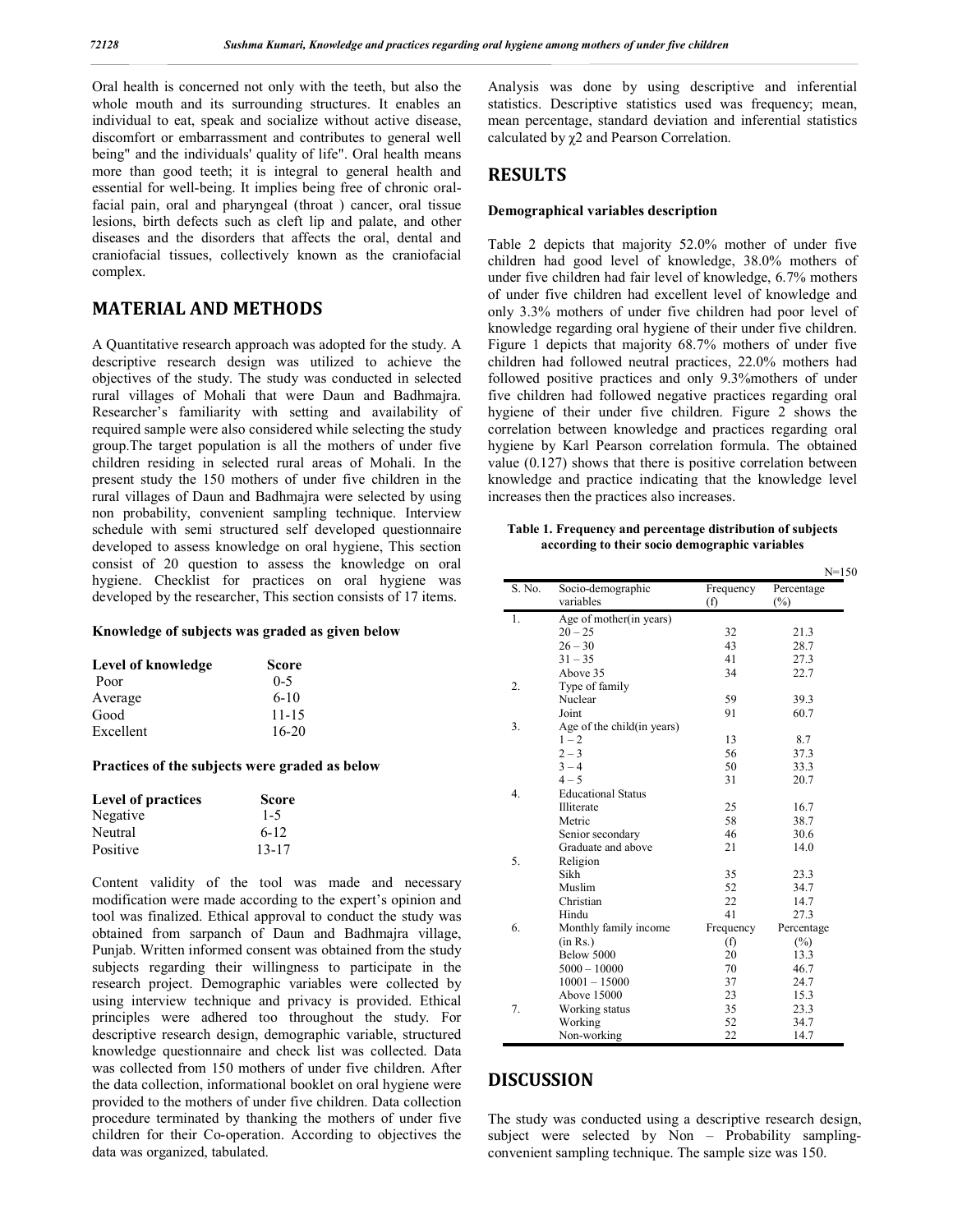|                    |          |               |                    |                    | $N = 150$      |
|--------------------|----------|---------------|--------------------|--------------------|----------------|
| Level of Knowledge | Score    | Frequency (f) | Percentage $(\% )$ | Median (Min.-Max.) | $Mean \pm SD$  |
| Poor               | 0-5      |               | 3.3                | .1.0               | $11.1 \pm 2.9$ |
| Fair               | $6 - 10$ | 57            | 38.0               | $(4.0 - 18.0)$     |                |
| Good               | 11-15    | 78            | 52.0               |                    |                |
| Excellent          | 16-20    | 10            | 6.7                |                    |                |

# **Table 2. Level of knowledge among mothers regarding oral hygiene of their under five children**

**Table 3. Associate the Knowledge score of mothers of under five children with socio- demographic variables**

|       |                                      |    |                 |    |                  |    |                  |                       |               |             | $N = 150$              |
|-------|--------------------------------------|----|-----------------|----|------------------|----|------------------|-----------------------|---------------|-------------|------------------------|
| S. No | Selected socio-demographic variables |    | Poor<br>$(n=5)$ |    | Fair<br>$(n=57)$ |    | Good<br>$(n=78)$ | Excellent<br>$(n=10)$ | n             |             | $\chi^2$ , df, p-value |
| -1.   | Age of mother (in years)             |    |                 |    |                  |    |                  |                       |               |             |                        |
|       |                                      | f  | $\frac{0}{0}$   | f  | $\frac{0}{0}$    | f  | $\frac{0}{0}$    | f                     | $\frac{0}{0}$ | n           |                        |
|       | $20 - 25$                            | 01 | 3.1             | 11 | 34.4             | 17 | 53.1             | 03                    | 9.4           | 32          | 17.567*,               |
|       | $26 - 30$                            | 00 | $00\,$          | 23 | 53.5             | 18 | 41.9             | 02                    | 4.6           | 43          | 9, 0.041               |
|       | $31 - 35$                            | 00 | 00              | 12 | 29.3             | 27 | 65.8             | 02                    | 4.9           | 41          |                        |
|       | Above 35                             | 04 | 11.8            | 11 | 32.4             | 16 | 47.0             | 03                    | 8.8           | 34          |                        |
| 2.    | Type of family                       |    |                 |    |                  |    |                  |                       |               |             |                        |
|       | Nuclear                              | 02 | 3.4             | 26 | 44.0             | 29 | 49.2             | 02                    | 3.4           | 59          | 2.661,                 |
|       | Joint                                | 03 | 3.3             | 31 | 34.0             | 49 | 53.9             | 08                    | 8.8           | 91          | 3, 0.447               |
| 3.    | Age of the child (in years)          |    |                 |    |                  |    |                  |                       |               |             |                        |
|       | $1 - 2$                              | 01 | 7.6             | 06 | 46.2             | 06 | 46.2             | 00                    | 0.0           | 13          | 5.426,                 |
|       | $2 - 3$                              | 01 | 1.8             | 23 | 41.1             | 27 | 48.2             | 05                    | 8.9           | 56          | 9, 0.796               |
|       | $3 - 4$                              | 02 | 4.0             | 19 | 38.0             | 25 | 50.0             | 04                    | 8.0           | 50          |                        |
|       | $4 - 5$                              | 01 | 3.2             | 09 | 29.0             | 20 | 64.6             | 01                    | 3.2           | 31          |                        |
| 4.    | Educational                          |    |                 |    |                  |    |                  |                       |               |             |                        |
|       | <b>Status</b>                        | f  | $\frac{0}{0}$   | f  | $\frac{0}{0}$    | f  | $\frac{0}{0}$    | f                     | $\frac{0}{0}$ | $\mathbf n$ |                        |
|       | Illiterate                           | 01 | 4.0             | 12 | 48.0             | 12 | 48.0             | 00                    | 0.0           | 25          | 8.211,                 |
|       | Matric                               | 03 | 5.2             | 23 | 39.6             | 28 | 48.3             | 04                    | 6.9           | 58          | 9, 0.513               |
|       | Senior secondary                     | 01 | 2.2             | 18 | 39.1             | 23 | 50.0             | 04                    | 8.7           | 46          |                        |
|       | Graduate and above                   | 00 | 0.0             | 04 | 19.0             | 15 | 71.5             | 02                    | 9.5           | 21          |                        |
| 5.    | Religion                             |    |                 |    |                  |    |                  |                       |               |             |                        |
|       | Sikh                                 | 00 | 0.0             | 11 | 31.4             | 22 | 62.9             | 02                    | 5.7           | 35          | 13.477.                |
|       | Muslim                               | 05 | 9.6             | 21 | 40.4             | 23 | 44.2             | 03                    | 5.8           | 52          | 9, 0.142               |
|       | Christian                            | 00 | 0.0             | 11 | 50.0             | 09 | 40.9             | 02                    | 9.1           | 22          |                        |
|       | Hindu                                | 00 | 0.0             | 14 | 34.2             | 24 | 58.5             | 03                    | 7.3           | 41          |                        |
| 6.    | Monthly Family Income                |    |                 |    |                  |    |                  |                       |               |             |                        |
|       | < 5000                               | 00 | 0.0             | 11 | 55.0             | 09 | 45.0             | $00\,$                | 0.0           | 20          | 24.514*,               |
|       | 5000-10000                           | 04 | 5.7             | 29 | 41.5             | 36 | 51.4             | 01                    | 1.4           | 70          | 9, 0.04                |
|       | 10001-15000                          | 01 | 2.7             | 10 | 27.0             | 23 | 62.2             | 03                    | 8.1           | 37          |                        |
|       | > 15000                              | 00 | 0.0             | 07 | 30.4             | 10 | 43.5             | 06                    | 26.1          | 23          |                        |
| 7.    | <b>Working Status</b>                |    |                 |    |                  |    |                  |                       |               |             |                        |
|       | Working                              | 02 | 2.9             | 22 | 31.9             | 38 | 55.1             | 07                    | 10.1          | 69          |                        |
|       | Non working                          | 03 | 3.2             | 35 | 43.2             | 40 | 50.0             | 03                    | 3.6           | 81          | 3.881, 3, 7.815        |
|       |                                      |    |                 |    |                  |    |                  |                       |               |             |                        |

\* Significant (p- value  $= 0.05$ )





**Figure 1. Practices among mothers related to oral hygiene of their under five children**



**Figure 2. Correlation analysis of knowledge and practices among mothers regarding oral hygiene of their under five children**